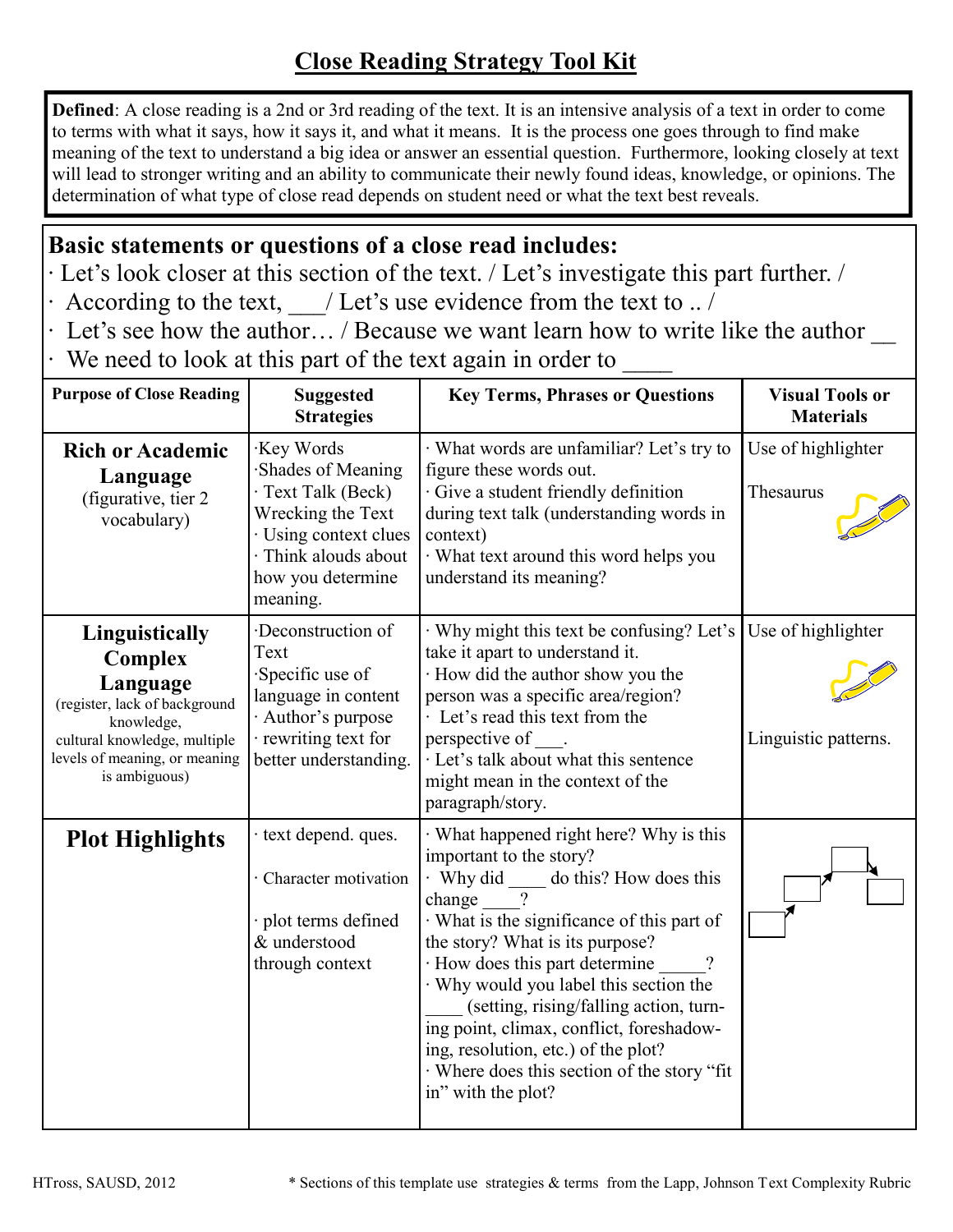| <b>Purpose of Close Reading</b>                                                                                                                                                         | <b>Suggested</b><br><b>Strategies</b>                                                                                                                                                                                                                           | <b>Key Terms, Phrases or Questions</b>                                                                                                                                                                                                                                                                                                                                                                                                                                                                              | <b>Visual Tools or</b><br><b>Materials</b>                                                                  |
|-----------------------------------------------------------------------------------------------------------------------------------------------------------------------------------------|-----------------------------------------------------------------------------------------------------------------------------------------------------------------------------------------------------------------------------------------------------------------|---------------------------------------------------------------------------------------------------------------------------------------------------------------------------------------------------------------------------------------------------------------------------------------------------------------------------------------------------------------------------------------------------------------------------------------------------------------------------------------------------------------------|-------------------------------------------------------------------------------------------------------------|
| <b>Text Features or</b><br><b>Illustrations</b>                                                                                                                                         | · Preview/Review<br>· Look at the author's<br>pulled quotes.                                                                                                                                                                                                    | · Preview: What might this text be about?<br>$\cdot$ Review: How does this information add<br>to your understanding about ?<br>· Why did the author use a (graph, table,<br>diagram, etc) in this section of the<br>text?<br>$\cdot$ What is the purpose of this (text<br>feature)?<br>· What does this (text feature) tell you or<br>help you better understand?<br>· How does this illustration<br>(determine the mood, the author's intent,<br>an idea about )?<br>· Why did the illustrator depict __ like<br>? | · post-its to cover<br>text—revealing only<br>the text features for<br>prediction of what<br>text is about. |
| <b>Big Idea or</b><br><b>Theme Revealed</b>                                                                                                                                             | · Text dependent<br>questions & making<br>connections/<br>reflections based on<br>text evidence<br>$\cdot$ Questioning with 6<br>facets of understand-<br>ing: explanations,<br>applications,<br>perspectives,<br>interpretation,<br>empathy,<br>self-knowledge | $\cdot$ How does this help answer ______?<br>How can you relate this to _____?<br>What more have you learned about<br>after reading<br>"6 facets of understanding" questions:<br>$\cdot$ E: What is meant by ___? $\cdot$<br>A: How does $\_\_$ apply to $\_\_$ ?<br>• <b>P:</b> How does $\_\_$ look from $\_\_$ POV?<br>$\cdot$ I: What does the $\_\$ say/reveal about $\_\$ ?<br>$\cdot$ EM: How might it feel if<br><b>SK:</b> What do you believe ?                                                           |                                                                                                             |
| <b>Demanding</b><br><b>Content</b><br>(complex ideas or how it is<br>written-content specific,<br>unusual narration, dense<br>text with many tier 3 words-<br>academic vocabulary, etc) | · Content Specific<br><b>Text Deconstruction</b><br>(what the text is <i>doing</i> )<br>· Key Words<br>· Pulled Quotes                                                                                                                                          | Who, did what, to whom?<br>· Referrers, nominalizations, etc.<br>· What key terms or words do you need to<br>know?<br>· Which words help you better<br>understand the author's intent?                                                                                                                                                                                                                                                                                                                              | · post-its for pulled<br>quotes or key words<br>Sentence patterns<br>to deconstruct text                    |